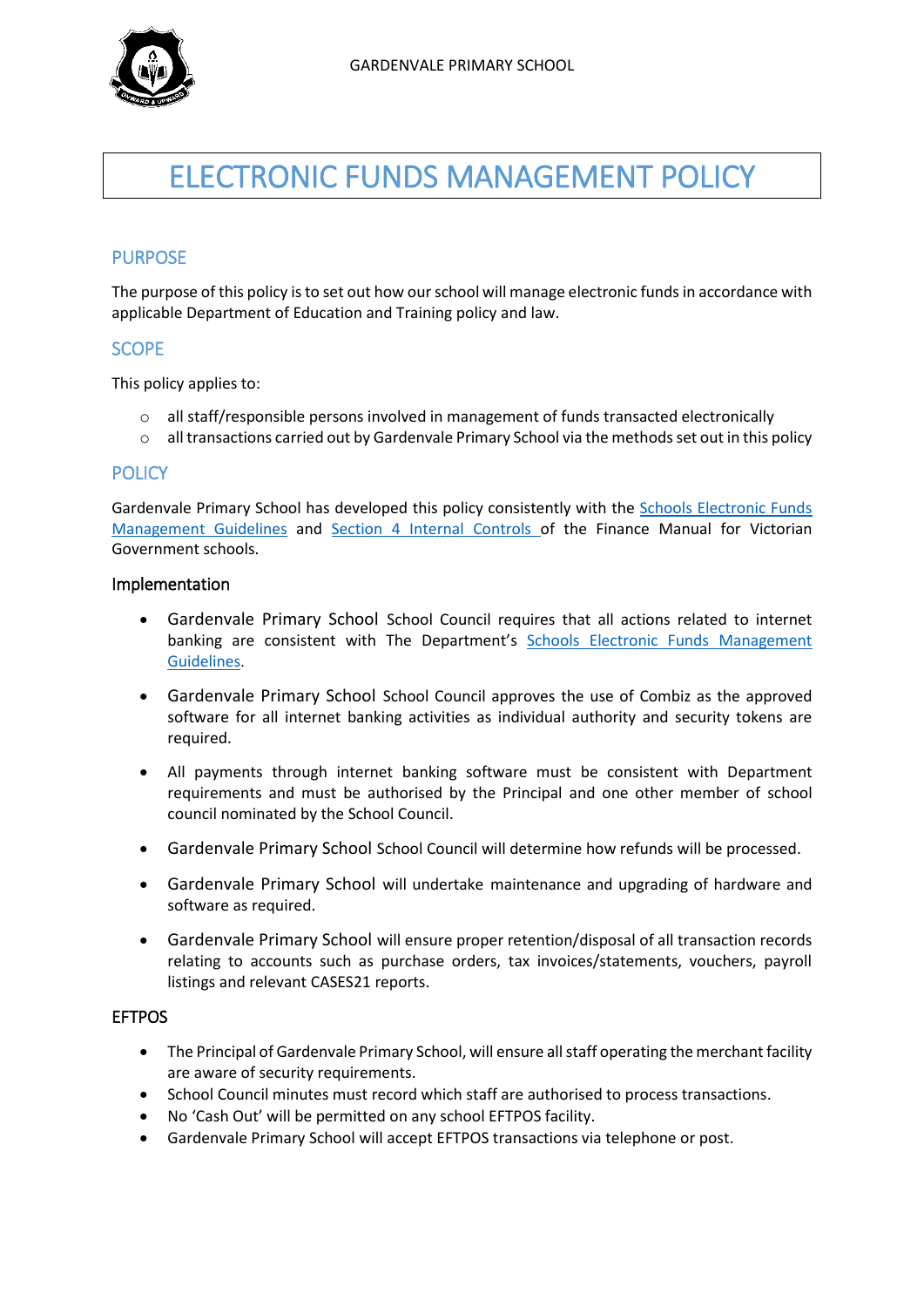

#### Direct Debit

- All direct debit agreements must be approved and signed by School Council prior to implementation.
- The School Council requires all suppliers to provide tax invoices/statements to the school prior to direct debiting any funds from the school's account.
- A direct debit facility allows an external source including Vicsuper, Westpac Purchasing Card and CSG photocopy lease to a pre-arranged amount of funds from the school's official account on a pre-arranged date. Any such payments will be authorised as appropriate and required.
- Gardenvale Primary School will ensure adequate funds are available in the Official Account for the 'sweep' of funds to the supplier.

## Direct Deposit

- Gardenvale Primary School utilises a 'two user authorisation of payments' banking package, as it contains a greater degree of security and access controls.
- Creditor details will be kept up to date and the treatment of GST for creditors will be monitored.
- Payment transactions will be uploaded as a batch through the CASES21 system.
- All payments made through the internet banking system must be authorised by two authorised officers.
- The various internal controls that need to be considered include:
	- $\circ$  the identification of staff with administrative/authorisation responsibilities
	- o the identification of payment authorisers
	- o the allocation and security of personal identification number (PIN) information or software authorisation tokens
	- o the setting up of payee details in CASES21
	- $\circ$  the authorisation of transfer of funds from the official account to payee accounts
	- o alternative procedures for processing, using the direct deposit facility, for periods of Business Manager's and Principal leave of absence.

#### BPay

Gardenvale Primary School School Council will approve in writing the School Council's decision for the utilisation of BPAY.

Payments made by BPay are subject to the same requirements as for all transactions relating to accounts such as:

- o purchase orders
- o tax invoices/statements
- o payment vouchers
- o signed screen prints and payee details
- o relevant CASES21 reports etc.

This includes a requirement for the principal to sign and date BPay transaction receipts attached to authorised payment vouchers.